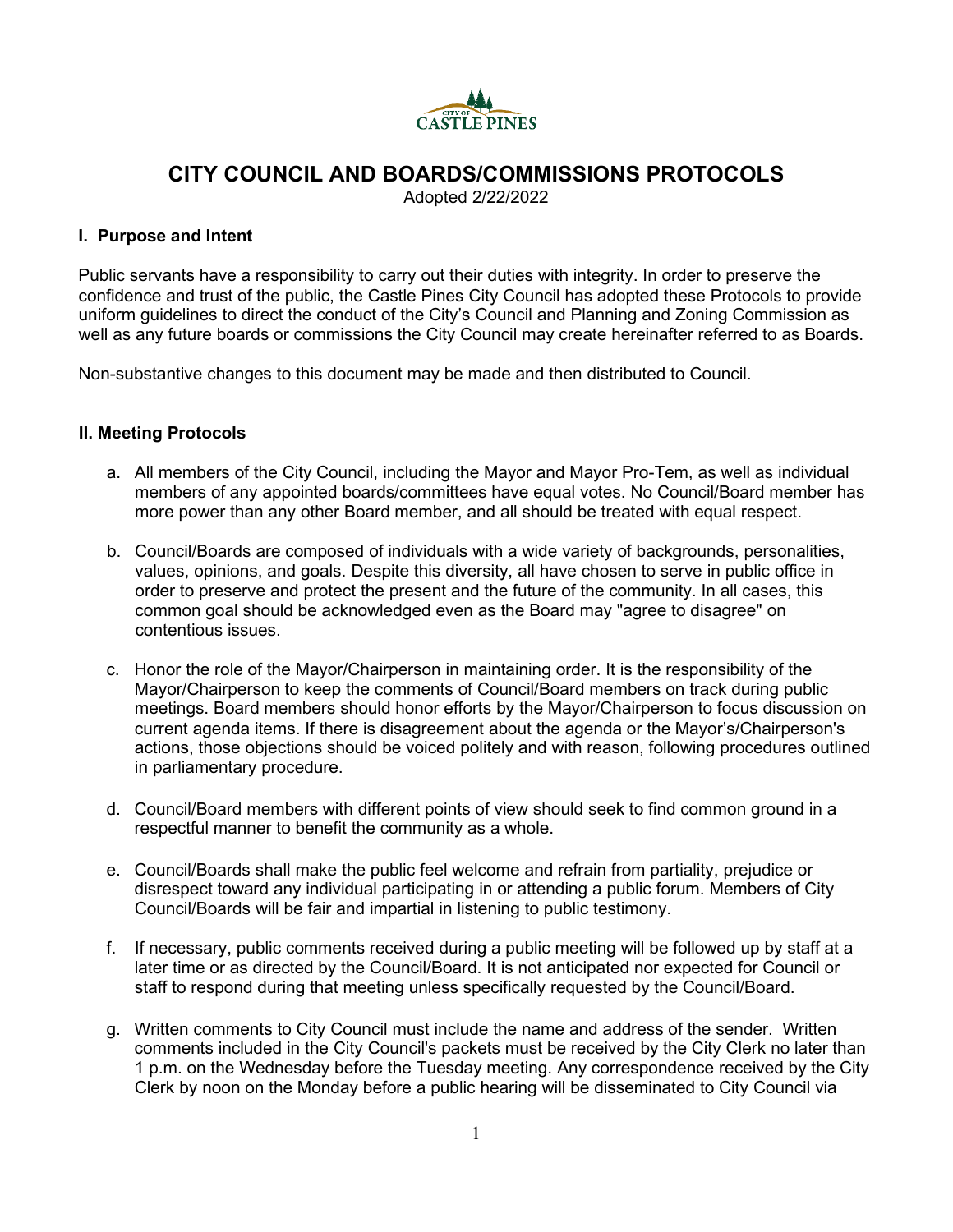email. Any documents received after the noon deadline will be disseminated the night of the Council meeting

- h. Council/Board Members should practice civility, professionalism and decorum in discussions and debate. Difficult questions, tough challenges to a particular point of view, and criticism of ideas and information are legitimate elements of a free democracy in action. Council/Board members should refrain from making belligerent, personal, impertinent, slanderous, threatening abusive, or disparaging comments.Council expects civility among and between Council, Boards, and members of the public while in meetings. Any person who makes threatening or obscene remarks or becomes disruptive or who makes threats against any person or against public order and security while in the Council Chamber shall be removed from the meeting at the direction of the presiding officer unless permission to remain is granted by the majority vote of the Council members present.
- i. Council/Boards shall always show respect for each other.
- j. Members of the Council/Boards, staff, and the public shall refrain from sidebar conversations.
- k. Council expects all Council/Board members to keep an open mind without prejudgment, to work collaboratively, openly discuss and evaluate options, and listen to the concerns of other Council/Board members.
- l. Council/Boards are expected to attend meetings having reviewed all the materials.
- m. To attain efficiency, Council/Board members should simply state their assent, rather than restating a point.
- n. Council/Board members should ask the mayor/chair to intervene if the discussion becomes repetitive.
- o. Members should feel comfortable communicating the reasoning for their voting decision. After the decision has been made, members should support the body's decision and move forward.
- p. It is improper for any Council/Board member to state or attempt to state the vote or sentiments of any absent Council/Board member.
- q. Council/Boards agree to bring non-substantive changes to items on the agenda to staff outside of a public meeting and retain substantive items for public discussion with Council/Boards.
- r. The City Council is responsible for making policy. The City staff is responsible for implementing policy.

#### **III. Confidential Information**

Council members will be provided with information that is confidential within an executive session or through written communication. Disclosure of confidential information to individuals outside parties is a violation of the confidential attorney-client or other legal privilege. The privilege is held by the City Council as a whole. Only the City Council acting at an open meeting can waive this privilege. It is a breach of these protocols and a violation of public duty for any individual Council or Board member to provide confidential information to an outside third party. This protocol shall not be construed as prohibiting the City Manager and City Attorney from distributing confidential information to other City management staff to the extent reasonably necessary to implement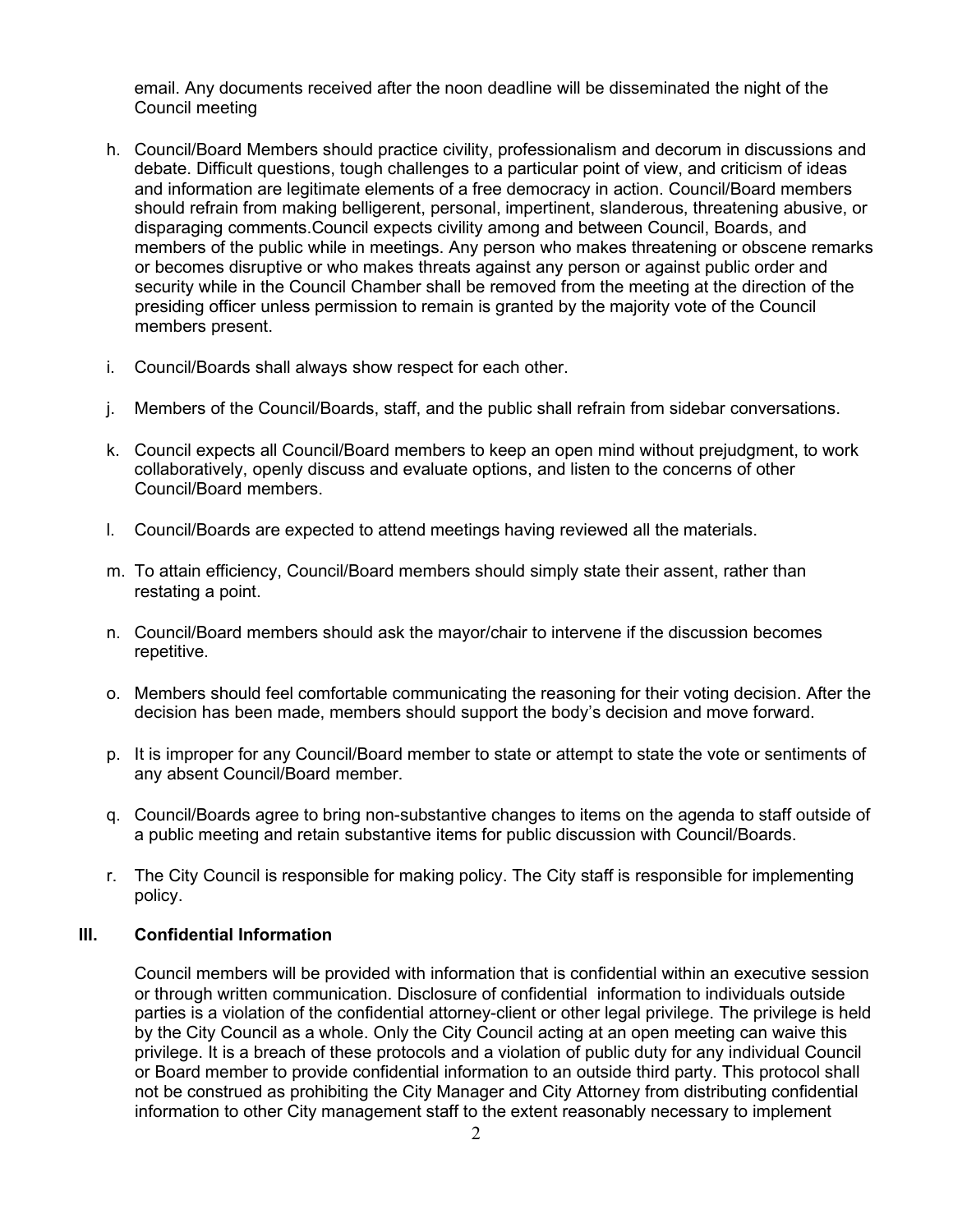Council direction or fulfill their responsibilities to the organization. Any other person receiving such information is also subject to the privilege and may not waive the privilege.

### **IV. Making Public Statements**

- a) When giving a written or oral opinion concerning issues facing or involving the City, all Council/Board members shall refrain from making statements on behalf of the City or the body upon which he or she serves unless such person has explicitly been authorized by the respective body.
- b) Any comments made by a Council/Board member at a meeting of another Board must be disclaimed to be the Council/Board member's personal views or opinions and not the official position of the Council/Board/City unless stated otherwise.
- c) No Council/Board member shall make promises on behalf of the Council/Board/City
- d) Council/Board Members should practice civility, professionalism and decorum in discussions and debate. Difficult questions, tough challenges to a particular point of view, and criticism of ideas and information are legitimate elements of a free democracy in action. Council/Board members should refrain from making belligerent, personal, impertinent, slanderous, threatening abusive, or disparaging comments.
- e) Council reports at meetings are intended to communicate to other Council members about meetings and information that are of value and beneficial to the body as a whole. Examples of this are to share information from meetings that the Council Member feels would benefit the full Council or to share information to the public on such things as events or City construction projects.

# **V. Council/Boards and City Employee Communications**

- a) Council/Board members will receive information that is relevant to the Council/Board's policymaking authority.
- b) All City Council/Board members shall use City email for email communication on any City issues. Email communications by and among Council/Board members are subject to the Colorado Open Meetings and Open Records laws, and therefore, may be subject to disclosure. Council/Board members are reminded to refrain from communicating on public business items among three or more members to avoid potential violations of the Open Meetings law.
- c) Council/Boards should seek direction from the City Manager if there is any doubt regarding the appropriate level of contact with City employees.
- d) Council/Boards should notify the appropriate City staff members in advance of public meetings about key questions and discussion points they would like addressed during the public meeting.
- e) For routine questions or requests (e.g., code complaints, questions regarding agenda items), Council/Boards should contact the City Manager's office or the appropriate City department director with information about the request.
- f) It is the responsibility of staff to ensure evenness of information when Council members submit questions related to any aspect of Council business. The City Manager will ensure all Council are communicated to evenly.